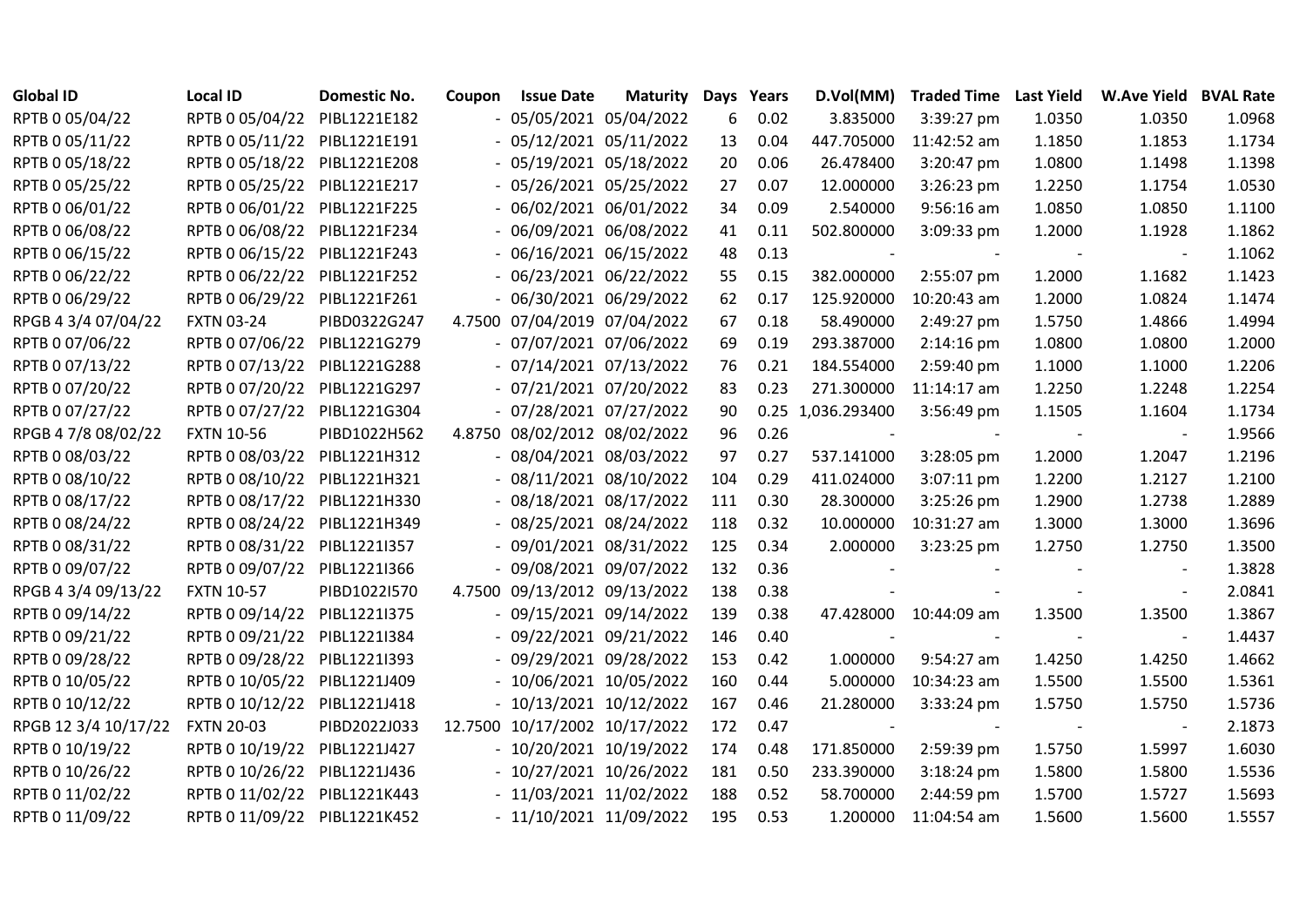| <b>Global ID</b>     | <b>Local ID</b>              | <b>Domestic No.</b> | Coupon | <b>Issue Date</b>             | <b>Maturity</b> | <b>Days</b> | Years | D.Vol(MM)  | <b>Traded Time Last Yield</b> |        | <b>W.Ave Yield BVAL Rate</b> |        |
|----------------------|------------------------------|---------------------|--------|-------------------------------|-----------------|-------------|-------|------------|-------------------------------|--------|------------------------------|--------|
| RPTB 0 11/16/22      | RPTB 0 11/16/22              | PIBL1221K461        |        | $-11/17/2021$ 11/16/2022      |                 | 202         | 0.55  |            | 150.000000 11:04:18 am        | 1.6500 | 1.6500                       | 1.6500 |
| RPTB 0 11/23/22      | RPTB 0 11/23/22 PIBL1221K470 |                     |        | $-11/24/2021$ $11/23/2022$    |                 | 209         | 0.57  |            |                               |        |                              | 1.5831 |
| RPTB 0 11/29/22      | RPTB 0 11/29/22              | PIBL1221L488        |        | $-12/01/2021$ $11/29/2022$    |                 | 215         | 0.59  | 11.487000  | $3:11:59$ pm                  | 1.5750 | 1.5750                       | 1.5908 |
| RPGB 4 5/8 12/04/22  | RTB 05-11                    | PIID0522L114        |        | 4.6250 12/04/2017 12/04/2022  |                 | 220         | 0.60  | 208.670000 | 3:57:49 pm                    | 2.5500 | 2.5003                       | 2.5152 |
| RPGB 4 12/06/22      | <b>FXTN 10-58</b>            | PIBD1022L585        | 4.0000 | 12/06/2012 12/06/2022         |                 | 222         | 0.61  |            |                               |        |                              | 2.4379 |
| RPTB 0 12/07/22      | RPTB 0 12/07/22              | PIBL1221L497        |        | - 12/07/2021 12/07/2022       |                 | 223         | 0.61  |            |                               |        | $\blacksquare$               | 1.5946 |
| RPTB 0 12/14/22      | RPTB 0 12/14/22              | PIBL1221L503        |        | $-12/15/2021$ $12/14/2022$    |                 | 230         | 0.63  |            | 1.000000 10:56:07 am          | 1.5800 | 1.5800                       | 1.5859 |
| RPTB 0 01/04/23      | RPTB 0 01/04/23              | PIBL1222A013        |        | $-01/05/202201/04/2023$       |                 | 251         | 0.69  |            |                               |        |                              | 1.6125 |
| RPTB 0 01/11/23      | RPTB 0 01/11/23              | PIBL1222A022        |        | $-01/12/2022$ $01/11/2023$    |                 | 258         | 0.71  | 97.000000  | 2:25:31 pm                    | 1.6850 | 1.6771                       | 1.6066 |
| RPTB 0 01/18/23      | RPTB 0 01/18/23              | PIBL1222A031        |        | $-01/19/2022 01/18/2023$      |                 | 265         | 0.73  | 55.396000  | 10:32:55 am                   | 1.7000 | 1.6986                       | 1.6569 |
| RPTB 0 01/25/23      | RPTB 0 01/25/23              | PIBL1222A040        |        | $-01/26/2022 01/25/2023$      |                 | 272         | 0.75  | 63.393000  | 10:33:16 am                   | 1.7000 | 1.7000                       | 1.6611 |
| RPTB 0 02/01/23      | RPTB 0 02/01/23              | PIBL1222B058        |        | $-02/02/2022 02/01/2023$      |                 | 279         | 0.76  | 148.251000 | 10:12:41 am                   | 1.7000 | 1.7000                       | 1.7000 |
| RPTB 0 02/08/23      | RPTB 0 02/08/23              | PIBL1222B067        |        | $-02/09/2022 02/08/2023$      |                 | 286         | 0.78  | 68.939000  | 10:12:43 am                   | 1.7000 | 1.7000                       | 1.6970 |
| RPGB 4 3/8 02/11/23  | RTB 03-10                    | PIID0323B101        |        | 4.3750 02/11/2020 02/11/2023  |                 | 289         | 0.79  | 12.530000  | 3:31:32 pm                    | 2.6250 | 2.5951                       | 2.5671 |
| RPTB 0 02/15/23      | RPTB 0 02/15/23              | PIBL1222B076        |        | $-02/16/2022 02/15/2023$      |                 | 293         | 0.80  |            |                               |        |                              | 1.6681 |
| RPGB 13 02/20/23     | <b>FXTN 20-04</b>            | PIBD2023B048        |        | 13.0000 02/20/2003 02/20/2023 |                 | 298         | 0.82  |            |                               |        |                              | 2.5144 |
| RPTB 0 02/22/23      | RPTB 0 02/22/23              | PIBL1222B085        |        | $-02/23/2022 02/22/2023$      |                 | 300         | 0.82  | 179.429000 | $10:13:04$ am                 | 1.7000 | 1.7000                       | 1.7000 |
| RPGB 5 1/2 03/08/23  | <b>FXTN 05-75</b>            | PIBD0523C752        |        | 5.5000 03/08/2018 03/08/2023  |                 | 314         | 0.86  | 60.080000  | 2:37:09 pm                    | 2.7150 | 2.7125                       | 2.6236 |
| RPTB 0 03/15/23      | RPTB 0 03/15/23              | PIBL1222C119        |        | $-03/16/2022 03/15/2023$      |                 | 321         | 0.88  |            |                               |        |                              | 1.7809 |
| RPTB 0 03/22/23      | RPTB 0 03/22/23              | PIBL1222C128        |        | $-03/23/2022$ $03/22/2023$    |                 | 328         | 0.90  |            |                               |        |                              | 1.8016 |
| RPTB 0 04/05/23      | RPTB 0 04/05/23              | PIBL1222D145        |        | $-04/06/2022$ 04/05/2023      |                 | 342         | 0.94  |            |                               |        |                              | 1.8228 |
| RPTB 0 04/12/23      | RPTB 0 04/12/23              | PIBL1222D154        |        | $-04/13/2022$ $04/12/2023$    |                 | 349         | 0.96  | 0.500000   | 10:19:12 am                   | 1.8500 | 1.8500                       | 1.8641 |
| RPTB 0 04/19/23      | RPTB 0 04/19/23              | PIBL1222D163        |        | $-04/20/2022$ 04/19/2023      |                 | 356         | 0.98  | 108.210000 | 3:09:46 pm                    | 1.8600 | 1.8625                       | 1.8652 |
| RPGB 3 1/2 04/21/23  | <b>FXTN 07-58</b>            | PIBD0723D588        |        | 3.5000 04/21/2016 04/21/2023  |                 | 358         | 0.98  | 551.170000 | 3:01:27 pm                    | 2.6900 | 2.6931                       | 2.6934 |
| RPTB 0 04/26/23      | RPTB 0 04/26/23              | PIBL1222D172        |        | $-04/27/2022$ 04/26/2023      |                 | 363         | 0.99  | 23.473000  | 3:54:11 pm                    | 1.8875 | 1.8868                       | 1.8844 |
| RPGB 11 7/8 05/29/23 | <b>FXTN 20-05</b>            | PIBD2023E054        |        | 11.8750 05/29/2003 05/29/2023 |                 | 396         | 1.08  |            |                               |        |                              | 2.7515 |
| RPGB 3 1/4 08/15/23  | RTB 10-04                    | PIID1023H046        |        | 3.2500 08/15/2013 08/15/2023  |                 | 474         | 1.30  | 149.972240 | 3:51:06 pm                    | 3.0000 | 3.0129                       | 3.0125 |
| RPGB 2 3/8 09/10/23  | <b>FXTN 03-25</b>            | PIBD0323I252        |        | 2.3750 09/10/2020 09/10/2023  |                 | 500         | 1.37  | 270.646000 | 3:14:46 pm                    | 2.8750 | 2.8726                       | 2.8737 |
| RPGB 11 3/8 10/23/23 | <b>FXTN 20-06</b>            | PIBD2023J068        |        | 11.3750 10/23/2003 10/23/2023 |                 | 543         | 1.49  |            |                               |        | $\overline{\phantom{a}}$     | 3.0703 |
| RPGB 2 3/8 03/09/24  | RTB 03-11                    | PIID0324C115        |        | 2.3750 03/09/2021 03/09/2024  |                 | 681         | 1.86  | 621.210000 | 3:42:44 pm                    | 2.9200 | 2.9504                       | 2.9427 |
| RPGB 6 1/4 03/12/24  | RTB 05-12                    | PIID0524C129        |        | 6.2500 03/12/2019 03/12/2024  |                 | 684         | 1.87  | 20.889000  | 3:27:06 pm                    | 3.1000 | 3.1042                       | 3.2292 |
| RPGB 4 1/2 04/20/24  | <b>FXTN 07-59</b>            | PIBD0724D595        |        | 4.5000 04/20/2017 04/20/2024  |                 | 723         | 1.98  | 1.000000   | 2:17:30 pm                    | 3.5200 | 3.5200                       | 3.4606 |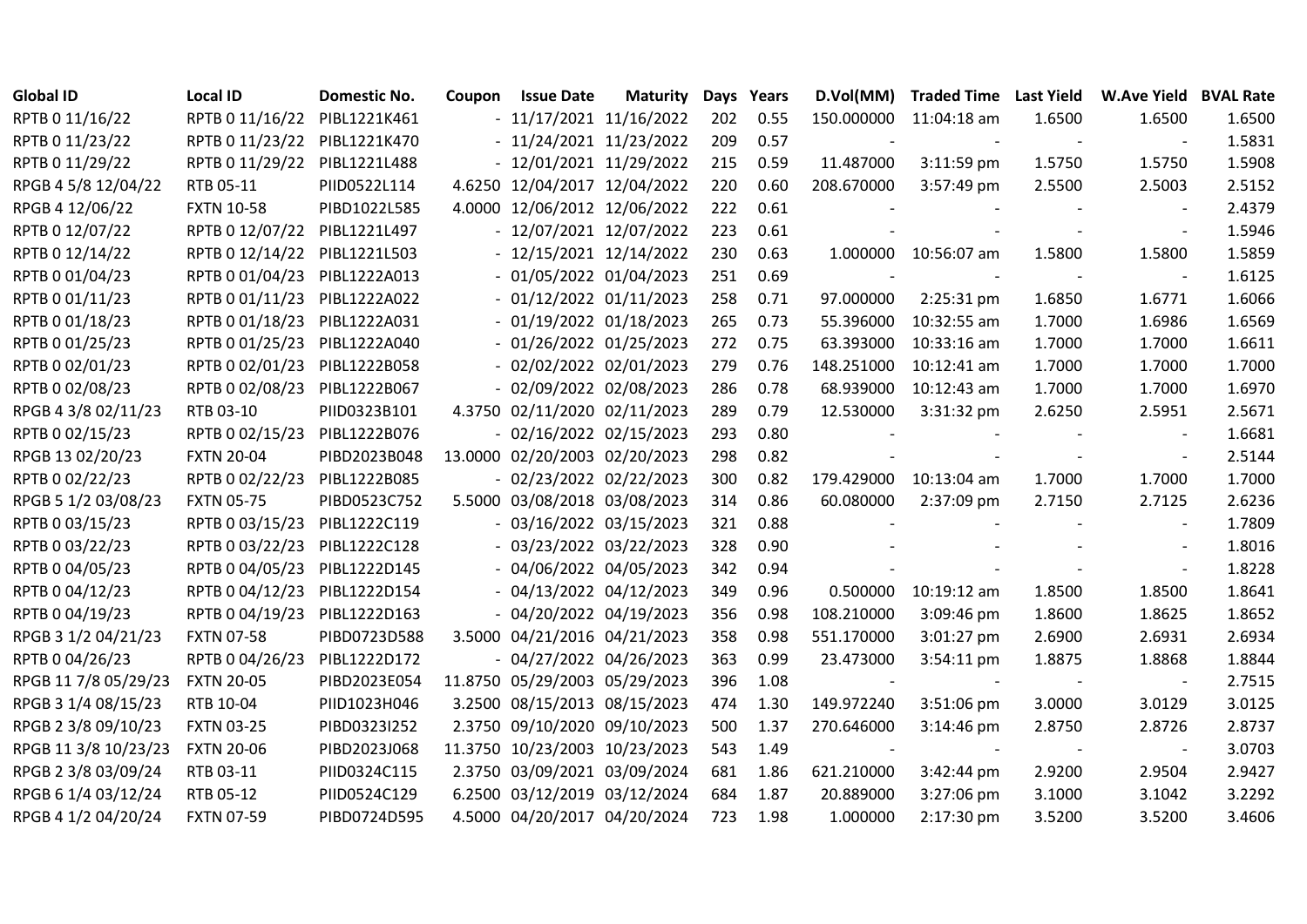| <b>Global ID</b>     | <b>Local ID</b>   | <b>Domestic No.</b> | Coupon | <b>Issue Date</b>                   | <b>Maturity</b> | Days | Years |                   | D.Vol(MM) Traded Time Last Yield W.Ave Yield BVAL Rate |        |                          |        |
|----------------------|-------------------|---------------------|--------|-------------------------------------|-----------------|------|-------|-------------------|--------------------------------------------------------|--------|--------------------------|--------|
| RPGB 12 3/8 06/03/24 | <b>FXTN 20-07</b> | PIBD2024F075        |        | 12.3750 06/03/2004 06/03/2024       |                 | 767  | 2.10  |                   |                                                        |        |                          | 3.5509 |
| RPGB 12 7/8 08/05/24 | <b>FXTN 20-08</b> | PIBD2024H086        |        | 12.8750 08/05/2004 08/05/2024       |                 | 830  | 2.27  |                   |                                                        |        |                          | 3.6786 |
| RPGB 4 1/8 08/20/24  | <b>FXTN 10-59</b> | PIBD1024H595        |        | 4.1250 08/20/2014 08/20/2024        |                 | 845  | 2.31  |                   |                                                        |        |                          | 3.7115 |
| RPGB 4 1/4 10/17/24  | <b>FXTN 05-76</b> | PIBD0524J762        |        | 4.2500 10/17/2019 10/17/2024        |                 | 903  | 2.47  | 1.953000          | 3:49:50 pm                                             | 3.8655 | 3.8945                   | 3.8275 |
| RPGB 13 3/4 11/11/24 | <b>FXTN 20-09</b> | PIBD2024K091        |        | 13.7500 11/11/2004 11/11/2024       |                 | 928  | 2.54  |                   |                                                        |        |                          | 3.8774 |
| RPGB 4 1/4 04/07/25  | <b>FXTN 03-27</b> | PIBD0325D270        |        | 4.2500 04/07/2022 04/07/2025 1,075  |                 |      |       | 2.94 1,592.254000 | 3:57:49 pm                                             | 4.3100 | 4.3379                   | 4.3108 |
| RPGB 5 3/4 04/12/25  | <b>FXTN 07-61</b> | PIBD0725D618        |        | 5.7500 04/12/2018 04/12/2025 1,080  |                 |      | 2.96  | 26.300000         | $3:03:50$ pm                                           | 4.4000 | 4.4000                   | 4.2707 |
| RPGB 12 1/8 04/14/25 | <b>FXTN 20-10</b> | PIBD2025D103        |        | 12.1250 04/14/2005 04/14/2025 1,082 |                 |      | 2.96  |                   |                                                        |        |                          | 4.1897 |
| RPGB 2 5/8 08/12/25  | RTB 05-13         | PIID0525H130        |        | 2.6250 08/12/2020 08/12/2025 1,202  |                 |      | 3.29  | 5.440000          | 3:01:11 pm                                             | 4.4000 | 4.3781                   | 4.4920 |
| RPGB 3 5/8 09/09/25  | <b>FXTN 10-60</b> | PIBD1025I608        |        | 3.6250 09/09/2015 09/09/2025 1,230  |                 |      | 3.37  | 92.805000         | 3:43:00 pm                                             | 4.4250 | 4.4363                   | 4.4579 |
| RPGB 12 1/8 10/20/25 | <b>FXTN 20-11</b> | PIBD2025J116        |        | 12.1250 10/20/2005 10/20/2025 1,271 |                 |      | 3.48  |                   |                                                        |        |                          | 4.5224 |
| RPGB 18 1/4 11/29/25 | <b>FXTN 25-01</b> | PIBD2525K015        |        | 18.2500 11/29/2000 11/29/2025 1,311 |                 |      | 3.59  |                   |                                                        |        |                          | 4.5920 |
| RPGB 10 1/4 01/19/26 | <b>FXTN 20-12</b> | PIBD2026A122        |        | 10.2500 01/19/2006 01/19/2026 1,362 |                 |      | 3.73  |                   |                                                        |        |                          | 4.6799 |
| RPGB 6 1/4 02/14/26  | <b>FXTN 07-62</b> | PIBD0726B627        |        | 6.2500 02/14/2019 02/14/2026 1,388  |                 |      | 3.80  | 63.700000         | 3:31:45 pm                                             | 4.7700 | 4.7741                   | 5.0000 |
| RPGB 3 3/8 04/08/26  | <b>FXTN 05-77</b> | PIBD0526D772        |        | 3.3750 04/08/2021 04/08/2026 1,441  |                 |      |       | 3.95 2,698.195000 | 3:49:32 pm                                             | 4.9400 | 5.0232                   | 4.9558 |
| RPGB 3 1/2 09/20/26  | RTB 10-05         | PIID1026I057        |        | 3.5000 09/20/2016 09/20/2026 1,606  |                 |      | 4.40  | 0.300000          | 3:01:45 pm                                             | 5.1300 | 5.1300                   | 5.0411 |
| RPGB 6 1/4 10/20/26  | RTB 15-01         | PIID1526J019        |        | 6.2500 10/20/2011 10/20/2026 1,636  |                 |      | 4.48  | 50.300000         | $3:02:26$ pm                                           | 5.1250 | 5.0007                   | 5.0000 |
| RPGB 8 12/07/26      | <b>FXTN 20-13</b> | PIBD2026L139        |        | 8.0000 12/07/2006 12/07/2026 1,684  |                 |      | 4.61  |                   |                                                        |        | $\overline{\phantom{a}}$ | 5.1424 |
| RPGB 5 3/8 03/01/27  | RTB 15-02         | PIID1527C023        |        | 5.3750 03/01/2012 03/01/2027 1,768  |                 |      | 4.84  | 0.500000          | $3:02:40$ pm                                           | 5.1750 | 5.1750                   | 5.2515 |
| RPGB 4 7/8 03/04/27  | RTB 05-15         | PIID0527C159        |        | 4.8750 03/04/2022 03/04/2027 1,771  |                 |      | 4.85  | 750.837000        | 3:59:33 pm                                             | 5.1065 | 5.1010                   | 5.1031 |
| RPGB 4 3/4 05/04/27  | <b>FXTN 10-61</b> | PIBD1027E617        |        | 4.7500 05/04/2017 05/04/2027 1,832  |                 |      | 5.02  |                   |                                                        |        |                          | 5.2785 |
| RPGB 4 5/8 06/02/27  | RTB 05-14         | PIID0527L140        |        | 4.6250 12/02/2021 06/02/2027 1,861  |                 |      | 5.10  | 18.600000         | 3:48:43 pm                                             | 5.1250 | 5.1478                   | 5.2445 |
| RPGB 8 5/8 09/06/27  | <b>FXTN 20-14</b> | PIBD2027I140        |        | 8.6250 09/06/2007 09/06/2027 1,957  |                 |      | 5.36  |                   |                                                        |        |                          | 5.4330 |
| RPGB 6 1/4 03/22/28  | <b>FXTN 10-63</b> | PIBD1028C635        |        | 6.2500 03/22/2018 03/22/2028 2,155  |                 |      | 5.90  |                   |                                                        |        |                          | 5.5931 |
| RPGB 3 5/8 04/22/28  | <b>FXTN 07-64</b> | PIBD0728D649        |        | 3.6250 04/22/2021 04/22/2028 2,186  |                 |      | 5.99  | 8.200000          | 2:08:38 pm                                             | 5.7600 | 5.7649                   | 5.7732 |
| RPGB 3 3/4 08/12/28  | <b>FXTN 07-65</b> | PIBD0728H654        |        | 3.7500 08/12/2021 08/12/2028 2,298  |                 |      |       | 6.29 1,603.350000 | 3:50:45 pm                                             | 5.7850 | 5.7802                   | 5.7814 |
| RPGB 9 1/2 12/04/28  | <b>FXTN 20-15</b> | PIBD2028L151        |        | 9.5000 12/04/2008 12/04/2028 2,412  |                 |      | 6.60  |                   |                                                        |        |                          | 5.7364 |
| RPGB 6 7/8 01/10/29  | <b>FXTN 10-64</b> | PIBD1029A644        |        | 6.8750 01/10/2019 01/10/2029 2,449  |                 |      | 6.71  |                   |                                                        |        |                          | 5.7752 |
| RPGB 8 3/4 05/27/30  | <b>FXTN 20-16</b> | PIBD2030E166        |        | 8.7500 05/27/2010 05/27/2030 2,951  |                 |      | 8.08  |                   |                                                        |        |                          | 5.9485 |
| RPGB 2 7/8 07/09/30  | <b>FXTN 10-65</b> | PIBD1030G655        |        | 2.8750 07/09/2020 07/09/2030 2,994  |                 |      | 8.20  | 21.000000         | 3:49:20 pm                                             | 5.8750 | 5.8750                   | 5.9064 |
| RPGB 12 1/2 07/28/30 | <b>FXTN 25-02</b> | PIBD2530G029        |        | 12.5000 07/28/2005 07/28/2030 3,013 |                 |      | 8.25  |                   |                                                        |        |                          | 5.9650 |
| RPGB 11 1/4 01/26/31 | <b>FXTN 25-03</b> | PIBD2531A032        |        | 11.2500 01/26/2006 01/26/2031 3,195 |                 |      | 8.75  | 164.000000        | $9:07:44$ am                                           | 6.0750 | 6.0750                   | 6.0133 |